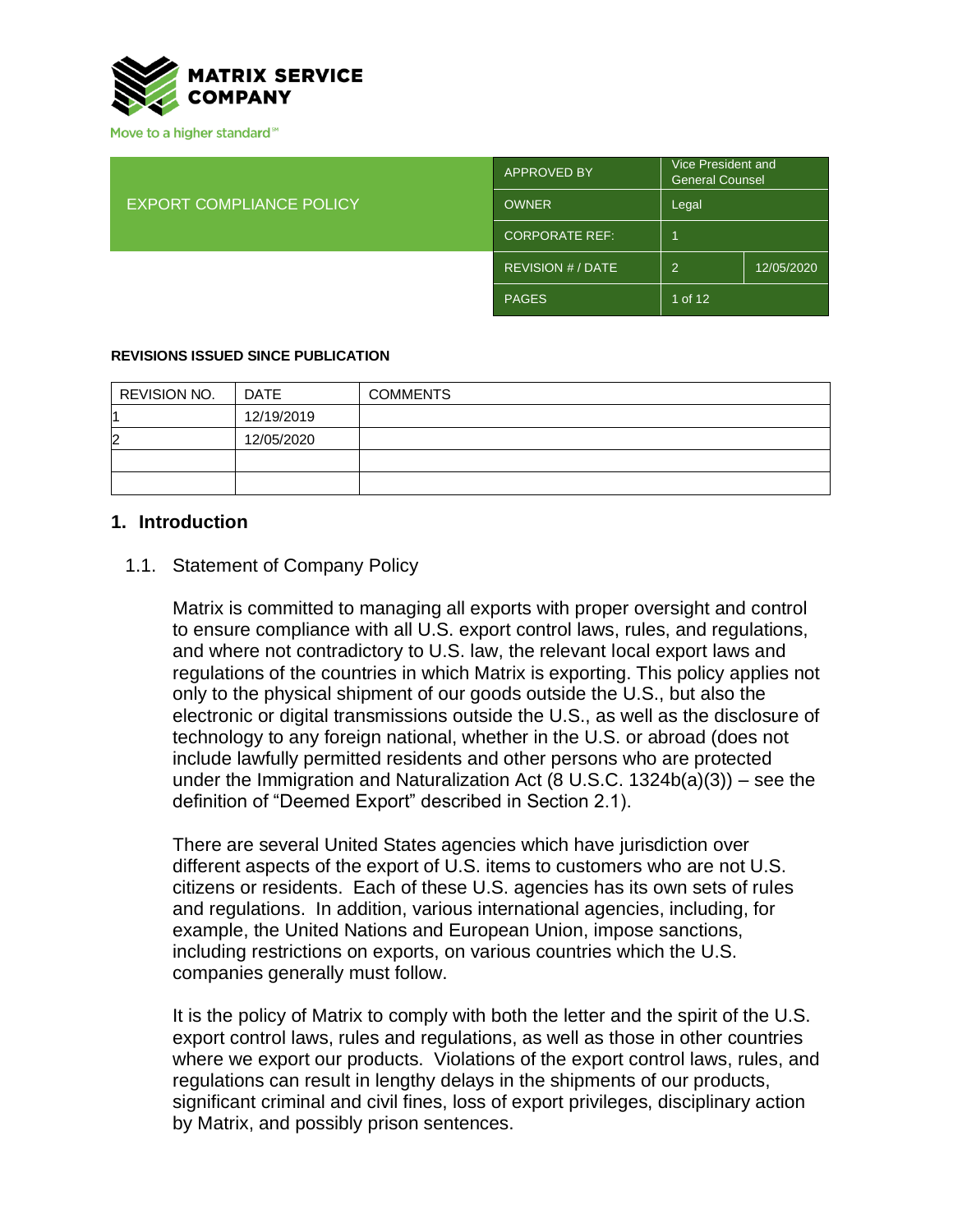

This policy is designed to assist you in understanding your obligations under the export control laws, rules and regulations, and to set forth the Company's policies on export control compliance. The Policy describes U.S. export laws and the Appendix describes other country specific laws in which the Company may export products. The current countries discussed in the Appendix are Canada and South Korea. Any import laws, rules and regulations of the country to which the items are being imported should also be followed if Matrix is the party importing the items. Normally, this is the obligation of the Matrix customer/end user.

Please read this policy carefully. This policy is applicable to Matrix employees but specifically applicable to those employees who are involved in international transactions. Each applicable employee has the responsibility for ensuring export compliance in connection with its operations, including transactions with customers, sales agents, distributors, joint venture partners, business partners, resellers, shipping companies and freight forwarders outside of the U.S. No employee or representative of our Company can compromise any of these laws and regulations for commercial gain. Our utilization of third-party sales agents, distributors, joint venture partners, business partners or resellers does not exempt the Company from ensuring all applicable export and trade compliance laws are followed.

If you have any questions or do not understand this policy, contact your supervisor or the Global Compliance Manager for clarification. In addition, if you think there may be a potential export control issue that is not covered in this policy, please contact your supervisor or the Global Compliance Manager for further guidance.

1.2.Export Control Responsibility and Oversight

All employees involved in the exporting of goods are responsible for compliance with export laws. Such employees shall engage the Company's Global Compliance Manager to ensure compliance with applicable export laws.

Matrix's Corporate Compliance Officer (VP and General Counsel), in consultation with the Global Compliance Manager, is responsible for overseeing Matrix's compliance with the U.S. export laws, rules and regulations (the "Export Control Rules").

The Global Compliance Manager is responsible for:

• Reviewing proposed export transactions and documentation to ensure the transaction is compliant with the export laws and that the customer,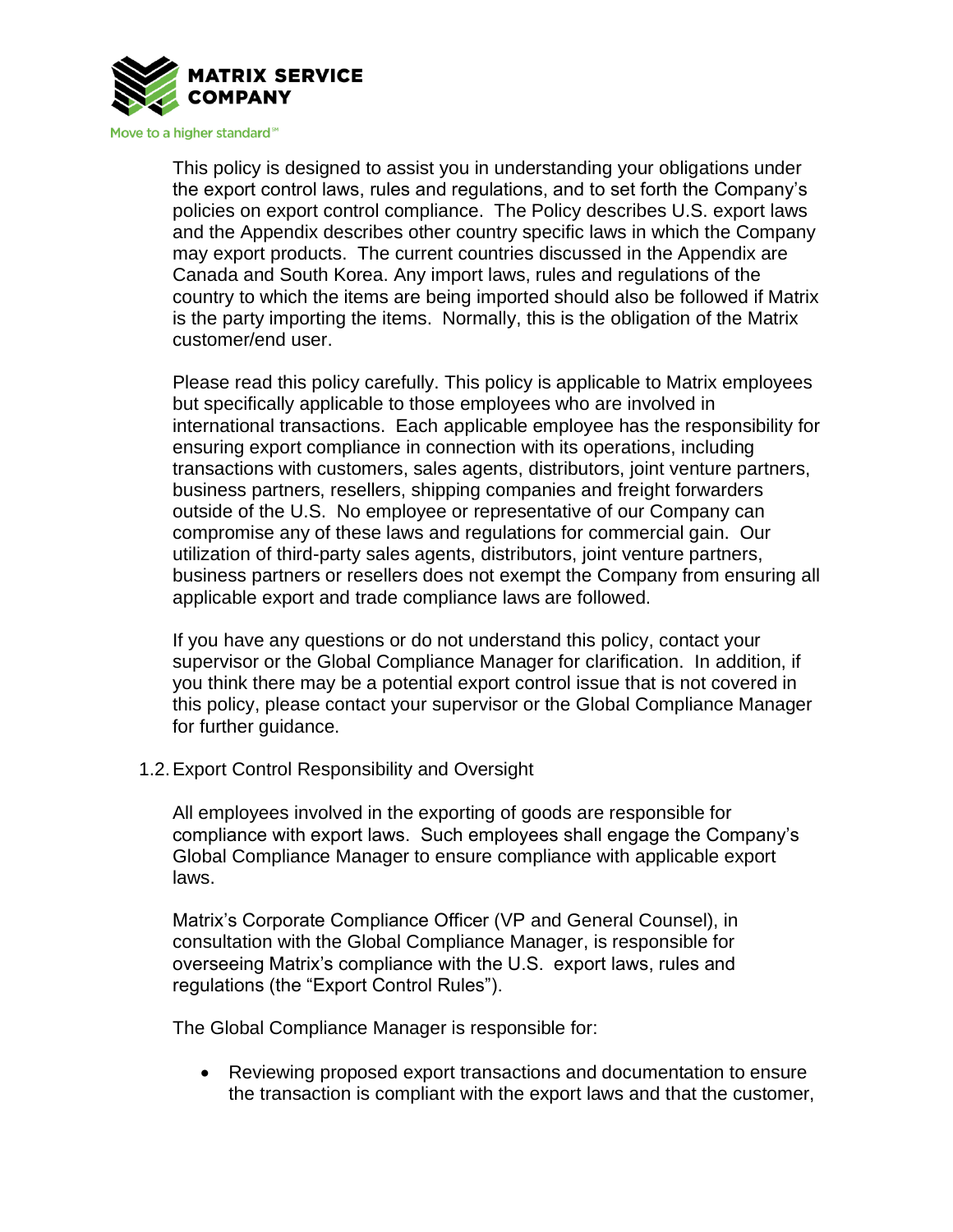

shipping company, end user, other involved entities, and end use are allowed under the export laws and regulations.

- Performing due diligence, to include the utilization of third-party software, on each entity involved with the proposed export transaction.
- Advising operations and VP and General Counsel of the results of the due diligence task.
- Implementing, updating and providing training regarding this policy.

# **2. The Export Control Rules**

2.1. U.S. Export Definitions

An export is any of the following activities with respect to items, technology, or software subject to export control: (1) physical shipment outside the United States; (2) electronic or digital transmission outside the United States; (3) release or disclosure, including verbal disclosures or visual inspections, to any foreign national, whether in the United States or abroad (see definition of Deemed Export below).

A deemed export is a transfer of technical data subject to export controls by means of e-mails, faxes, written or oral communications, blueprints, drawings, photographs, plans, diagrams, models, tables, engineering designs and specifications, computer-aided design files, manuals or documentation, plant visits, or any other technology transfer to a foreign national, whether in the U.S. or overseas. Some have incorrectly interpreted this rule to mean that if a company had technology which was in this category, providing this data to one of their own employees who was a foreign national would fit into this category. However, this rule does not apply to persons lawfully admitted for permanent residence in the U.S. and does not apply to persons who are protected individuals under the Immigration and Naturalization Act (8 U.S.C.1324b(a)(3)). Additionally, it would only apply to the release of technology, whether or not produced by Matrix, which requires an export license due to the nature of the design (designated as dual civilian and military use – see Section 2.4) and the country of citizenship of our employee (from a country where those exports require an export license).

A re-export is the physical shipment or transmission of items from one foreign country to another foreign country. For example, if an item is manufactured at one of the U.S. based Matrix fabrication shops, shipped to an overseas sales agent or reseller, who exports it from their country to an end user in another country, this would be classified as a re-export, and both the sales agent and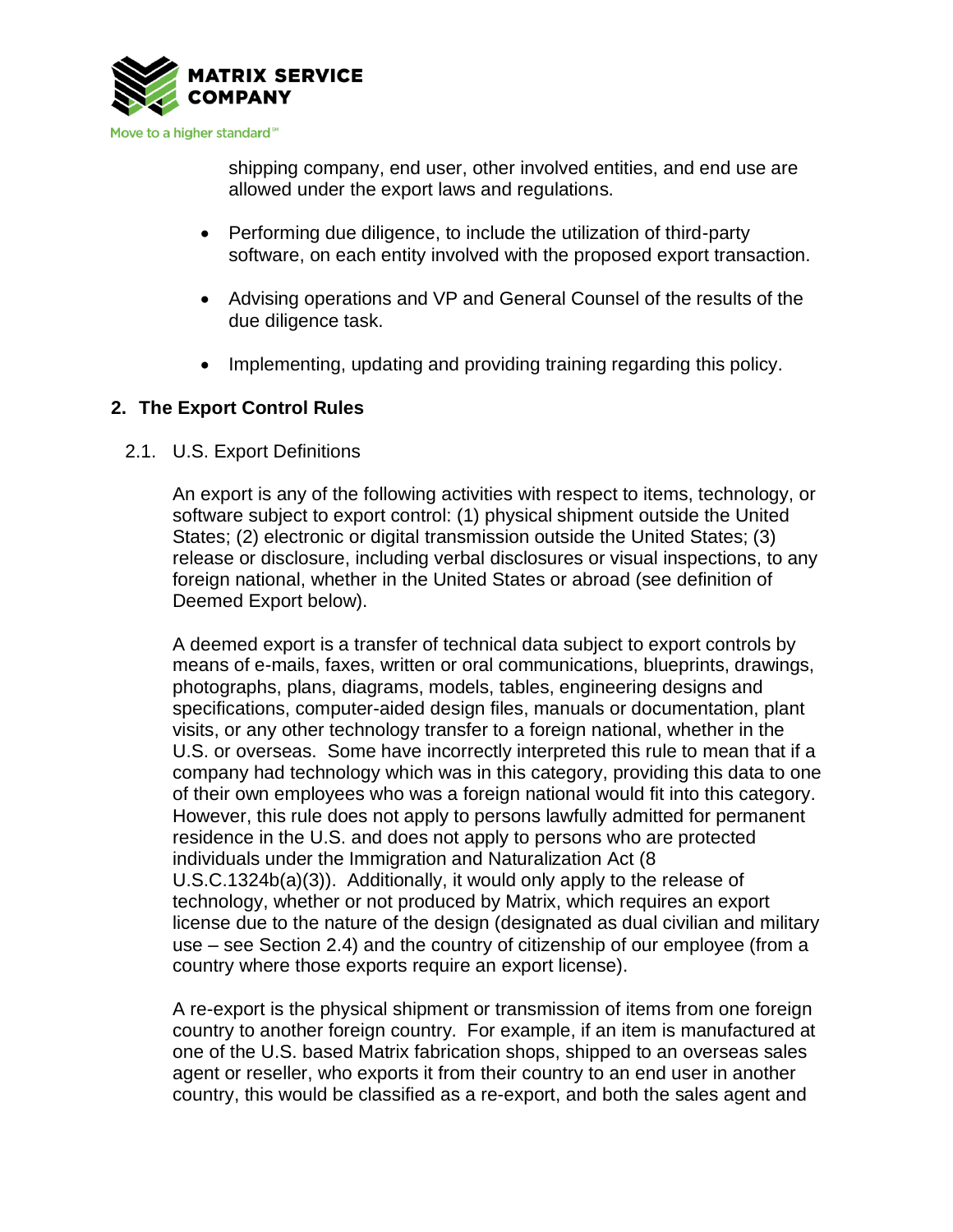

end user's names and addresses must be reported on the export documentation.

2.2. Background

Employees with job responsibilities related to overseas business development, sales and/or shipping must be aware of export control, anti-boycott and embargo regulatory requirements, and other sanction lists including the U.K. Financial Sanctions Consolidated List of Targets and the European Union Consolidated lists of persons, groups and entities subject to EU financial sanctions. The U.S. Government has developed a system of laws and regulations to ensure goods are not diverted to certain countries, companies or individuals. These laws and regulations control not only the physical shipment of goods outside the U.S., but also cover the electronic or mailing of design documents and utilization of our employees overseas.

To ensure the compliance with these laws, rules, regulations and executive orders, several agencies of the U.S. government have jurisdiction over aspects of compliance with the Export Control Rules. For Matrix, the relevant U.S. export regulatory agencies include:

- The Department of Treasury Office of Foreign Assets Control (OFAC);
- The Department of Commerce Bureau of Industry and Security (BIS);
- The Department of State International Traffic in Arms Regulations (ITAR);
- The United States Census Bureau
- 2.3. Office of Foreign Assets Control (OFAC)

The Office of Foreign Assets Control (OFAC) of the U.S. Department of the Treasury administers and enforces economic and trade sanctions based on U.S. foreign policy and national security goals against targeted foreign countries and regimes, terrorists, international narcotics traffickers, those engaged in activities related to the proliferation of weapons of mass destruction, and other threats to the national security, foreign policy or economy of the United States. OFAC publishes lists of individuals and companies owned or controlled by, or acting for or on behalf of, targeted countries. It also lists individuals, groups, and entities, such as terrorists and narcotics traffickers designated under programs that are not country specific.

The Office of Foreign Assets Control (OFAC) administers and enforces several U.S. economic and trade sanctions that target geographic regions and governments.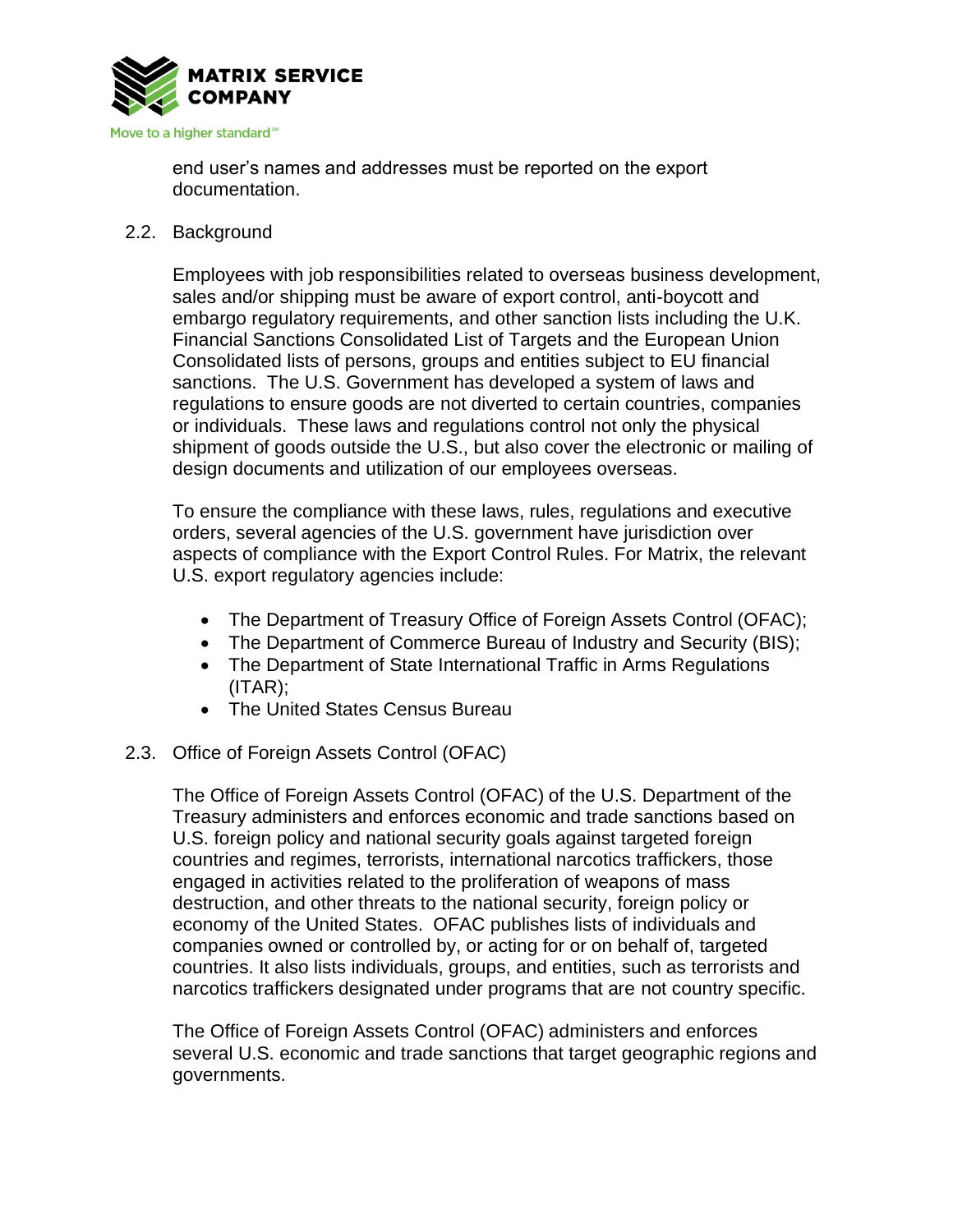

A link to the list of Comprehensive sanctions programs (meaning virtually all transactions are prohibited) and Non-comprehensive sanctions presently (meaning only some transactions are prohibited) is:

https://home.treasury.gov/policy-issues/financial-sanctions/sanctionsprograms-and-country-information

Please contact the Global Compliance Manager for questions regarding any countries residing on the sanctions list.

The names are incorporated into OFAC's list of Specially Designated Nationals and Blocked Persons (SDN list) which includes over 6,000 names of companies and individuals who are connected with the targets of the sanctions. In addition, OFAC maintains other sanctions lists that may have different prohibitions associated with them.

In some cases, however, prohibited transactions do not apply to the country or nation as a whole, but rather to specified individuals, organizations, or entities involved in activities that are considered to put the peace and stability of the U.S. or its allies at risk.

The Company routinely ships goods it manufactures or purchases overseas from its various worldwide locations. Without proper due diligence, one of our manufactured items could be sold and shipped to a third-party who in turn sells and ships it to a sanctioned entity, which in most cases would be a violation of the sanctions and result in significant fines for Matrix and possible punishment of the involved employees.

Also, due diligence is required regarding any shipping companies utilized by Matrix to ensure they aren't listed on the OFAC/SDN sanctions list. Due diligence on each transaction should be conducted as, for example, sanctioned Iranian and North Korean ships frequently change the names of their companies as well as their ships to avoid sanctions. Utilization of a sanctioned shipping company, whether intentionally or inadvertently, will result in a significant fine, at a minimum.

### 2.4. Bureau of Industry and Security (BIS)/ECCN

The BIS of the U.S. Department of Commerce has responsibility for licensing and enforcement under the Export Administration Regulations (EAR). The EAR controls the export, deemed export and re-export of certain goods, technology and services with civilian and military applications. EAR exports may be subject to licensing, restrictions for national security, foreign policy, or non-proliferation reasons. Today, most Matrix manufactured items are subject to the EAR, including some which have been identified as having potential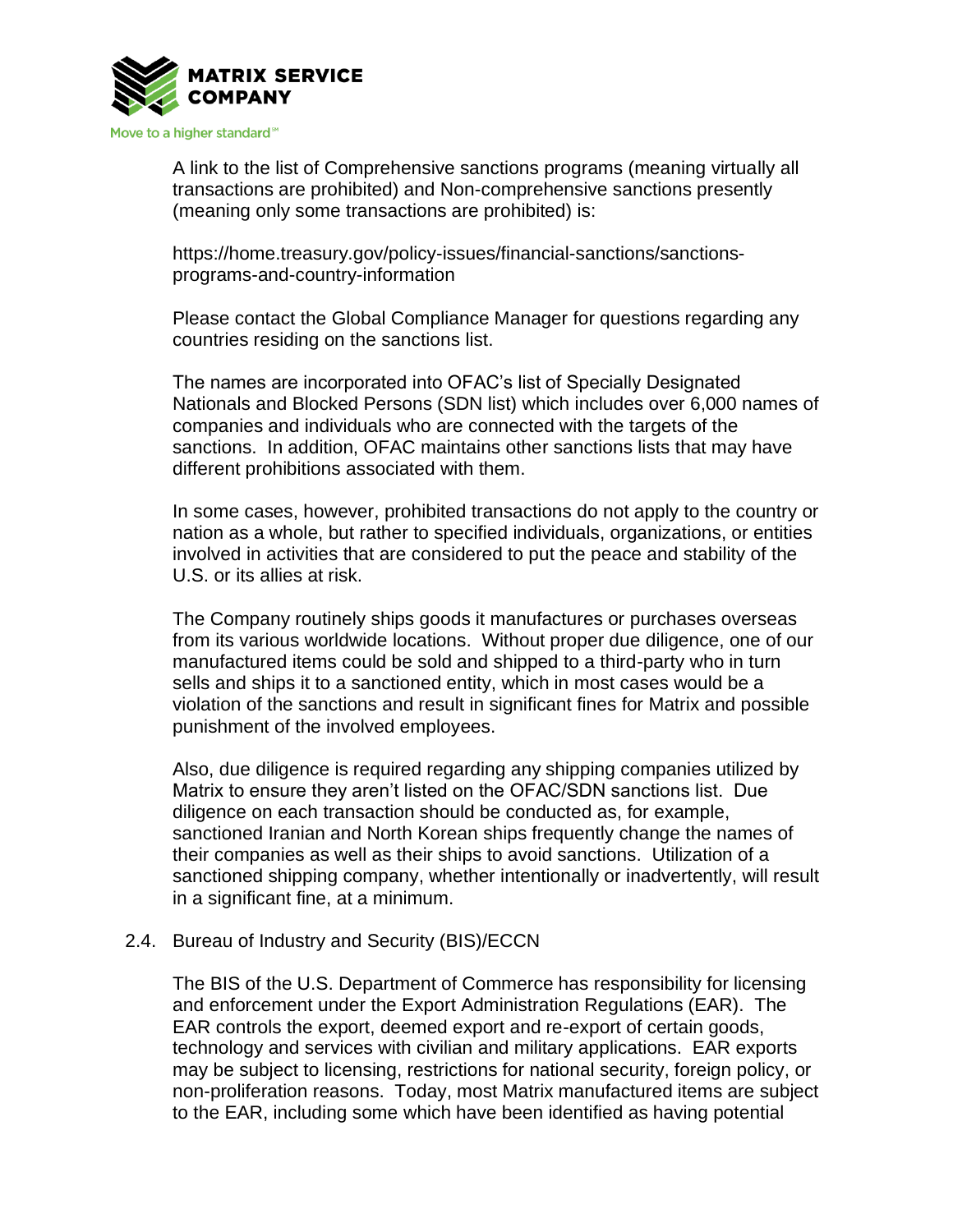

dual use (civilian and military). While these items designated as dual use have not required an export license if our end user is located in certain countries, Matrix is prohibited from exporting that product to them without an export license. If an export license is required and desired, the Global Compliance Manager can assist in the Matrix approvals and the application for the license from BIS who has the responsibility for licensing and enforcement under the EAR.

A key ingredient in determining whether an export license is needed from the Department of Commerce is finding out if the item intended for export has a specific Export Control Classification Number (ECCN). ECCN's are fivecharacter alpha-numeric designations used on the Commerce Control List (CCL) to identify dual-use items for export control purposes. An ECCN categorizes items based on the nature of the product, i.e. type of commodity, software, or technology and its respective technical parameters.

Determining the ECCN for Matrix manufactured items is technical in nature and is best determined with consultation with the design engineers. The CCL specifically describes the items and their classifications. If the item is not listed on the CCL, the ECCN is designated as EAR99. The majority of commercial products are designated EAR99 and generally will not require a license to be exported or re-exported. Certain items exported by Matrix, including Sulphur processing systems and items containing 304 or 316 stainless steel plates, valves, or piping are considered dual use and may require an export license, depending on the ending country of our product. The Global Compliance Manager will work with Operations and Engineering to assist in this important determination.

The BIS maintains separate lists for the purposes of the programs that it administers (including the Denied Persons List and the Entity List). The Denied Persons List consists of individuals and companies that have been denied export and re-export privileges by BIS. The Entity List consists of foreign end users who pose an unacceptable risk of diverting U.S. exports and the technology they contain to alternate destinations for the development of weapons of mass destruction.

The foreign policy objectives and legal requirements of the SDN list are significantly different from those of the BIS lists. The Commerce lists do not involve a full trade embargo of all goods and services, nor do they require U.S. persons to block property. Due to the nature of the items the Company manufactures, the likelihood of having one of our customers or end users fall into the category listed by BIS is minimal.

2.5. International Traffic in Arms Regulations (ITAR)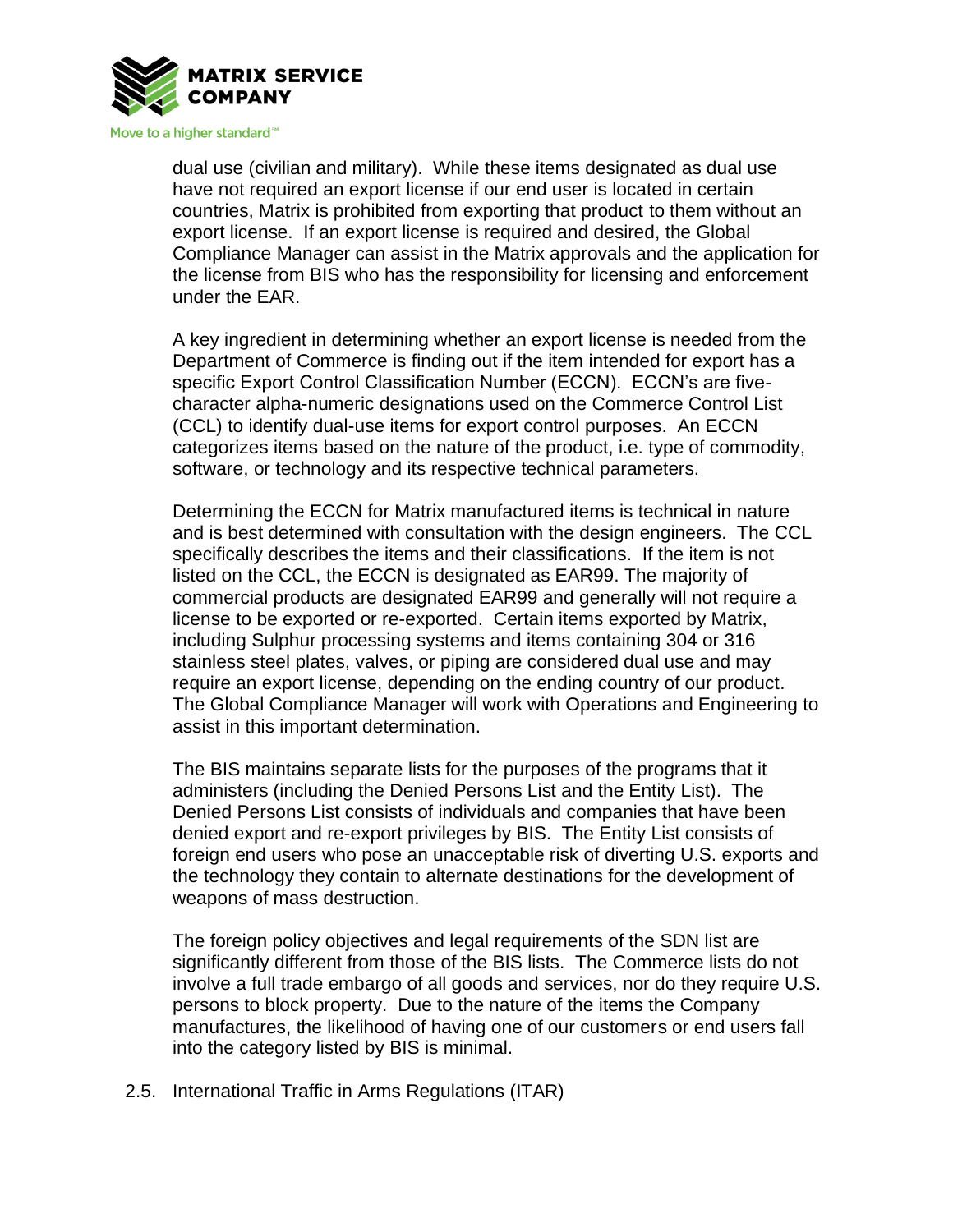

In addition to OFAC and BIS, the ITAR was implemented by the Department of State. The ITAR covers the export of military and defense-related items, technologies and services. It is unlikely Matrix would be selling any product covered under the ITAR. However, as with OFAC and BIS, due diligence is required, and the queries conducted by our Global Compliance Manager will be sufficient to mitigate these threats.

## 2.6. The U.S. Census Bureau/Schedule B Code

U.S. exporters are required to participate in the U.S. Census Bureau's program which determines the detailed statistics on goods and estimates of services shipped from the U.S. to foreign countries. The United States Code, Title 13, requires this program and participation is mandatory. The export statistics consist of items valued at more than \$2,500 per commodity shipped by individuals and organizations (including exporters, freight forwarders, and carriers) from the U.S. to other countries.

The export data is obtained from the Schedule B number noted on the Shipper's Export Declaration (SED) Form 7525-V, or on the Automated Export System (AES), one of which Matrix is required to accurately complete. The Schedule B code is a U.S.-specific coding system used by the U.S. government to monitor U.S. exports. There are 10 digits in each Schedule B code which are used exclusively in the U.S.

## 2.7. Harmonized Tariff Schedule (HTS) Code

Goods bound for import to or export from the U.S. must be classified using the Harmonized Tariff Schedule (HTS) of the United States. The Harmonized Commodity Description and Coding System of Tariff Nomenclature, generally referred to as the Harmonized System (HS) is an international nomenclature defined by the World Customs Organization for the classification of products. It allows participating countries to classify traded goods on a common basis for Customs purposes. At the international level, the Harmonized System for classifying goods is a six-digit code system.

The HS comprises of over 5,000 product descriptions that appear as headings and subheadings, arranged in 96 chapters and grouped into 21 sections.

Of the six digits, the first two digits identify the chapter the good is classified in, e.g. 84=Nuclear Reactors, Boilers, Machinery and Mechanical Appliances; Parts Thereof. The first four digits identify the heading, a finer breakdown of the chapter, e.g.  $84.15 = Air$  conditioning machines, comprising a motor-driven fan and elements for changing the temperature and humidity, including those machines in which the humidity cannot be separately regulated; parts thereof: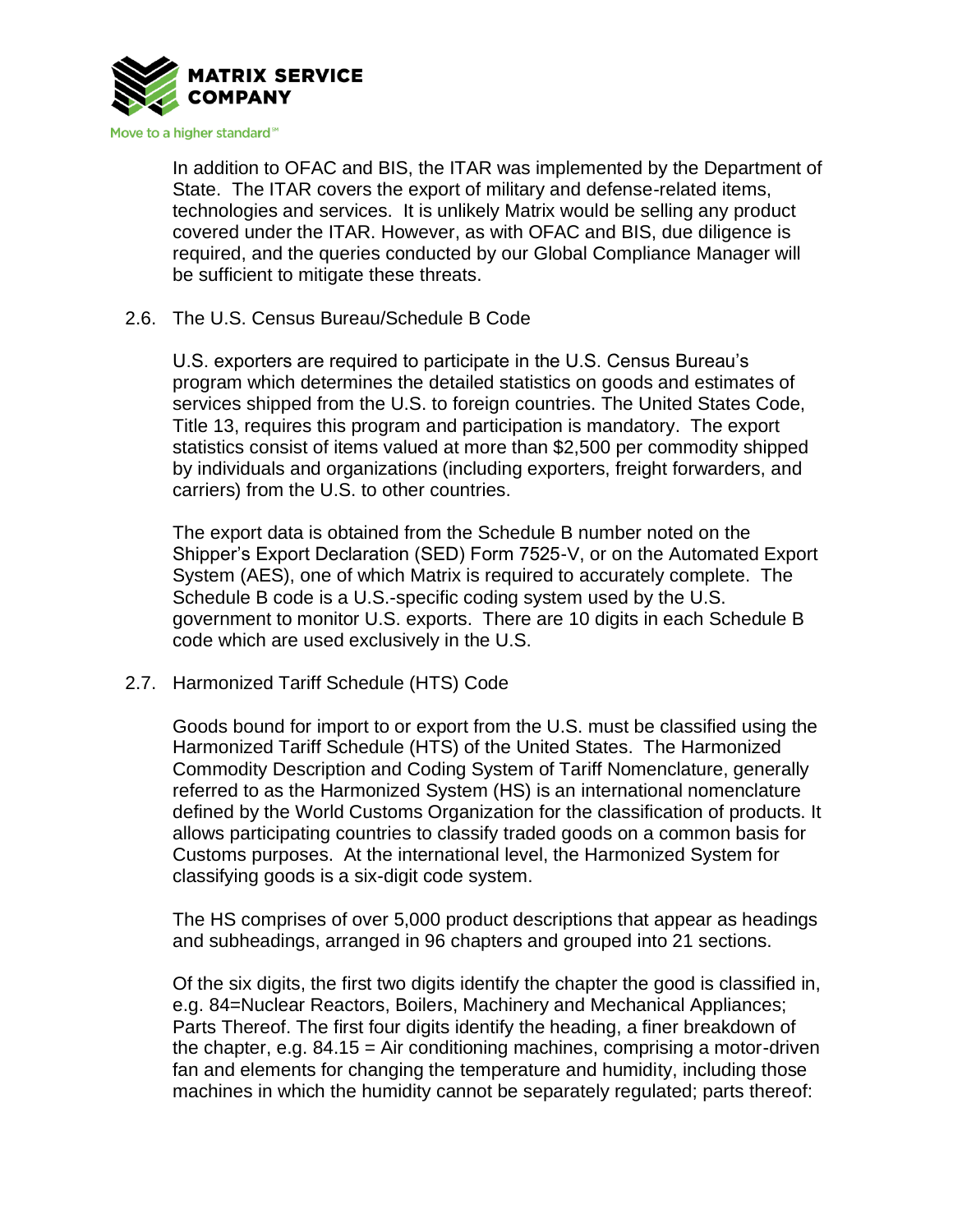

The full six digits identify the sub-heading, and are even more specific, e.g. 84.15.90 = Parts. Up to the HS-6-digit level, all countries using the Harmonized System have the same codes.

The Harmonized Tariff Schedule Code is the same as the first six digits of the Schedule B. The numbers differ after the first six digits. As with the ECCN and Schedule B, determining the HTS Code is complex and best determined with the assistance of the design engineer. The Global Compliance Manager will work with Operations and Engineering to determine the ECCN, Schedule B Number and HTS Code.

# **3. Matrix Policies and Procedures**

3.1. General Policy

It is the policy of Matrix to comply with all the applicable export control rules in each of the countries where we export products. This requires due diligence and a review of each export, re-export or deemed export transaction be performed before business negotiations are completed. The list of entities involved to include the end user, end use and ending location of the product must be provided to the Global Compliance Manager as soon as possible, but certainly before any contract is signed, P.O. accepted, or item is shipped. The Global Compliance Manager will perform the due diligence necessary in a timely manner to ensure the transaction is compliant with the laws, rules and regulations.

It is important to note that if the Global Compliance Manager determines the proposed transaction involves a company or country presently on any relevant sanction lists of the U.S., Australia, South Korea, European Union, World Bank, United Nations, and many others, considerable research, licensing, and approval by the VP and General Counsel may have to occur before the transaction is approved.

## 3.2. Due Diligence Regarding Export, Re-export or Deemed Export Transactions

The entities involved and the nature of the transactions involving foreign country must be forwarded to the Global Compliance Manager. The Global Compliance Manager will review each proposal involving the exporting of Matrix items, to include manufactured items, engineering designs, blueprints, and the utilization of Matrix employees, outside the U.S. and Canada. The information must be provided in advance of signing any contract or purchase order.

Employees in certain positions will also be required to keep abreast of matters relating to Matrix's foreign customers and suppliers, potential customers and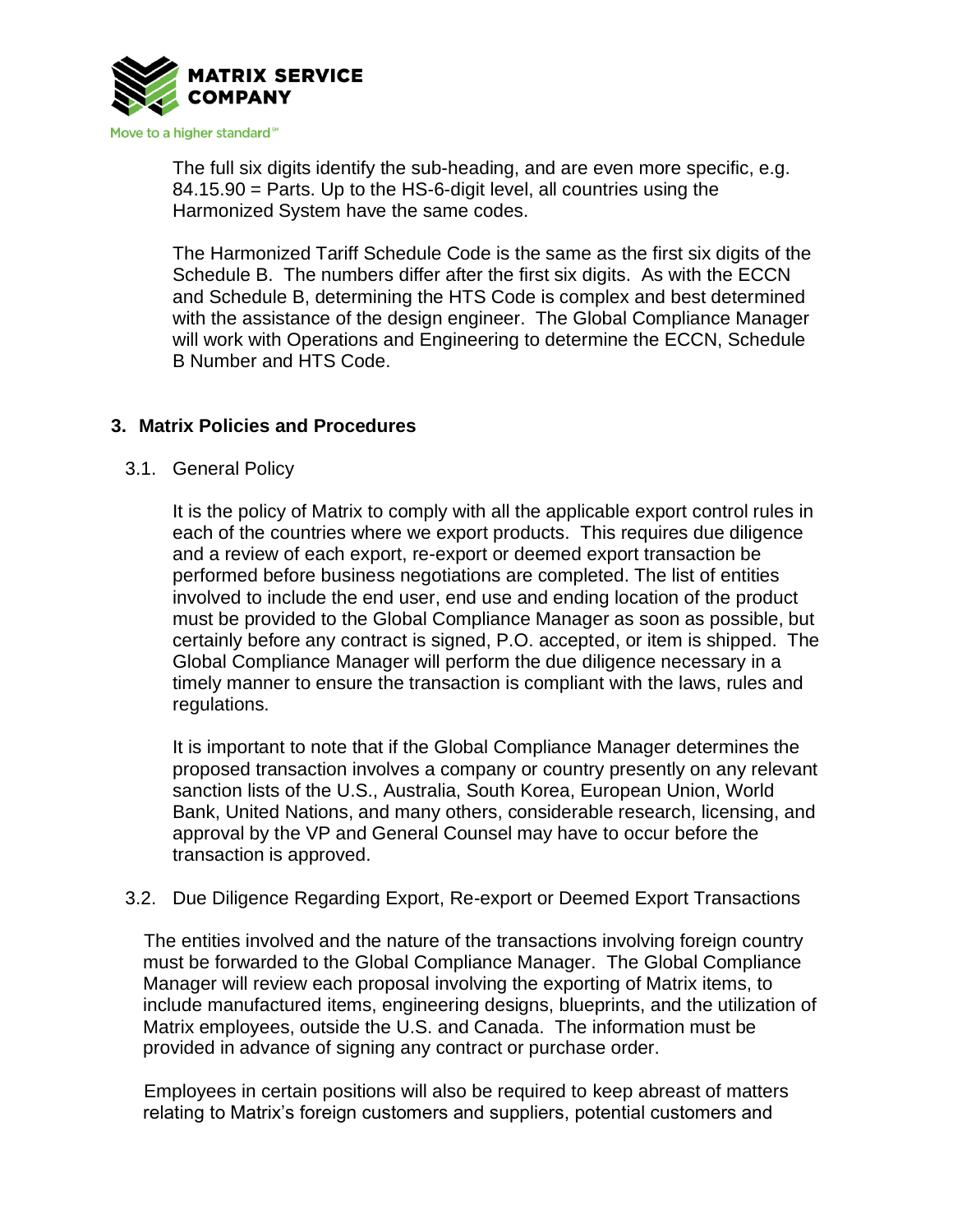

suppliers, the end uses and ultimate end users of the products that Matrix supplies to its foreign customers. This will include all Matrix Officers and any Project Managers, Engineers, Business Development or Procurement personnel who may potentially be working on international work, and other local employees as identified by the Company's management. As to potential customers, the Global Compliance Manager will also assist the operating units to determine whether the potential customer or end user is on the various lists of persons or entities to which the U.S. prohibits exports or which export requires a license. Matrix employees will need to work with the manufacturers and suppliers of third party items that Matrix incorporates into its products which may be exported so that Matrix will understand any export control or economic sanctions issues relating to those third-party items; this could include requiring the third-party manufacturer or supplier to provide to Matrix the export classification number for their product under the EAR.

The Global Compliance Manager will assist the operating units in determining the required export information including the ECCN, Schedule B Number and HTS Code for the various Matrix products and items. This is a critical step in determining whether a license will be necessary for the export of products or items to certain countries. These reviews will also determine whether such products listed under those items controlled by the DDTC under the International Traffic in Arms regulations or other agencies' regulations relating to nuclear or weapons of mass destruction proliferation.

For each proposed export transaction, the operating unit will work with the Global Compliance Manager to provide the freight forwarder chosen by Matrix or its customer the correct information necessary for the freight forwarder to correctly prepare and file the necessary forms concerning the export with the Census Bureau and the U.S. Customs Service. Appropriate personnel within the operating units will be the primary contact with the freight forwarder; provided however, if there is any direct contact by Matrix with a regulatory agency, including requests to the BIS for a classification of a Matrix product under the EAR, the primary contact for Matrix will be the Global Compliance Manager. It is Matrix's responsibility to understand and determine the export requirements of its products; this responsibility cannot be shifted to a freight forwarder. Requirements and obligations under the EAR cannot be disregarded in order to attempt shift liability in a contract.

Employees who are considering expanding potential new business into new countries or with new foreign companies are required to notify the Global Compliance Manager so that a review of any potential economic sanctions against that country or company are applicable and whether travel to that country is allowed or advised.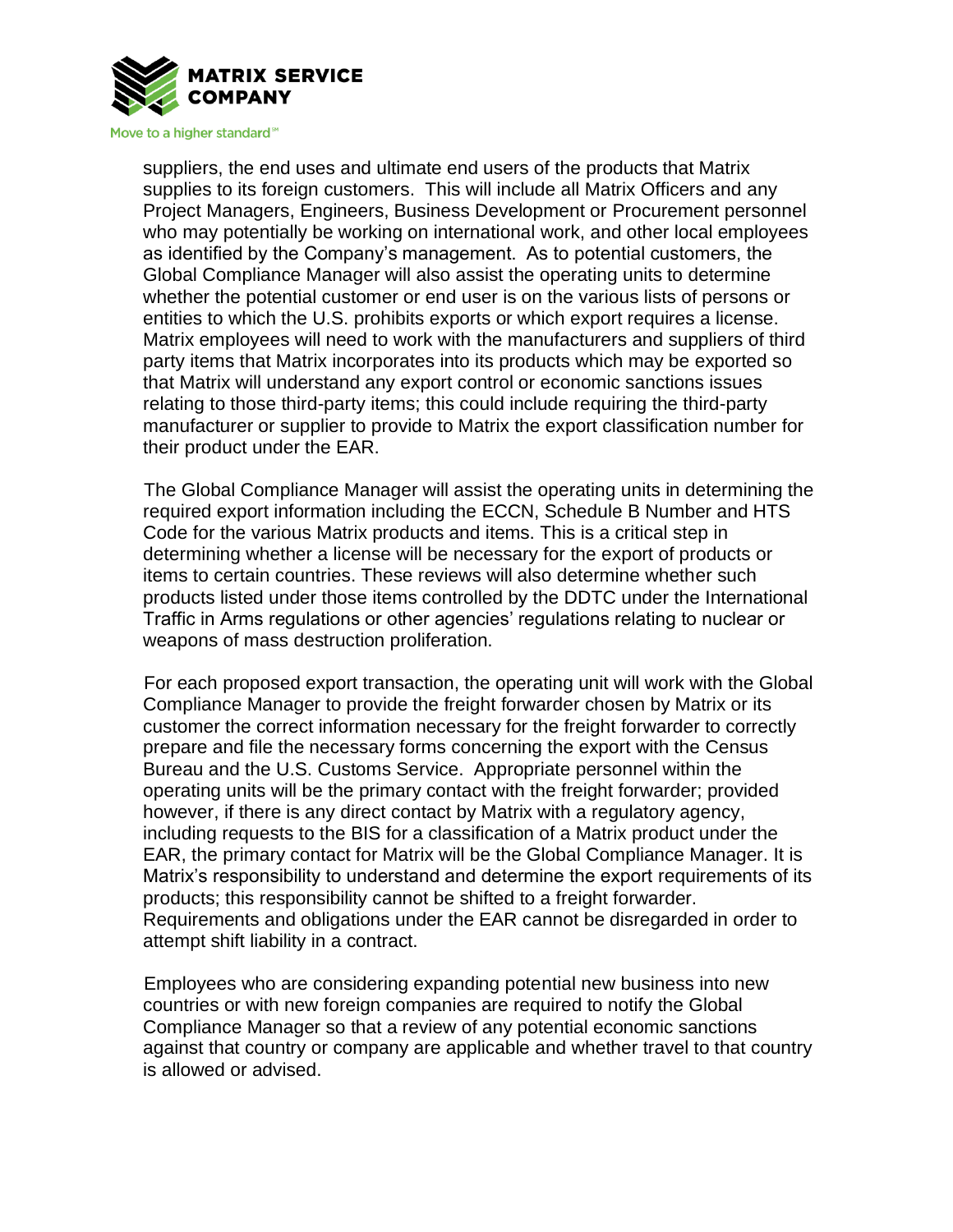

The requirements under this policy also apply to any re-export of Matrix products or items from one foreign country to another. Should a Matrix employee learn that a customer or end user intends or has re-exported the Matrix product or item from the original country of destination to another foreign country, the employee shall notify the Global Compliance Manager to determine whether any action needs to be taken by Matrix in relation to that re-export or intended reexport.

3.3. Reporting Procedures/Handling Possible Export Violations

Any Matrix personnel, business associate or third party who becomes aware of any potential violation of any export law or regulation, whether intentional or inadvertent, must report the matter promptly to Matrix immediately. To guarantee that no Matrix personnel shall be adversely affected in employment for reporting the violation, the employee may make his/her report through several methods. You may remain anonymous.

It is our unequivocal policy that there be no intentional retaliation against any person who, in good faith, provides information to us that he or she believes is truthful concerning a possible violation of any law, regulation or Matrix policy, including this one. This includes deliberate actions such as firing, demoting, publicly attacking or harassing someone, as well as more subtle actions such as avoiding someone or leaving him/her out of Company or social activities. Persons who retaliate may be subject to civil, criminal and administrative penalties, as well as disciplinary action, up to and including termination of employment.

The reporting methods are:

- Your manager
- Global Compliance Manager
- VP and General Counsel
- Chair of the Audit Committee
- Matrix Compliance Hotline toll free, 24 hours a day, 7 days a week, for calls originating from:
	- o United States/Canada: (855) 414-0002
	- o Australia: 1800-784-326
	- o South Korea: 00308-133-050
- U.S. Mail to Matrix Service Company, Attn: (Global Compliance Manager or VP Legal and
- Risk Management, or Chair of the Audit Committee), 5100 E. Skelly Drive, Suite 500, Tulsa, OK 74135
- E-Mail: hotline@matrixservicecompany.com

Any manager who receives reports of violations must report the matter to the VP and General Counsel, the Chair of the Audit Committee, or the Global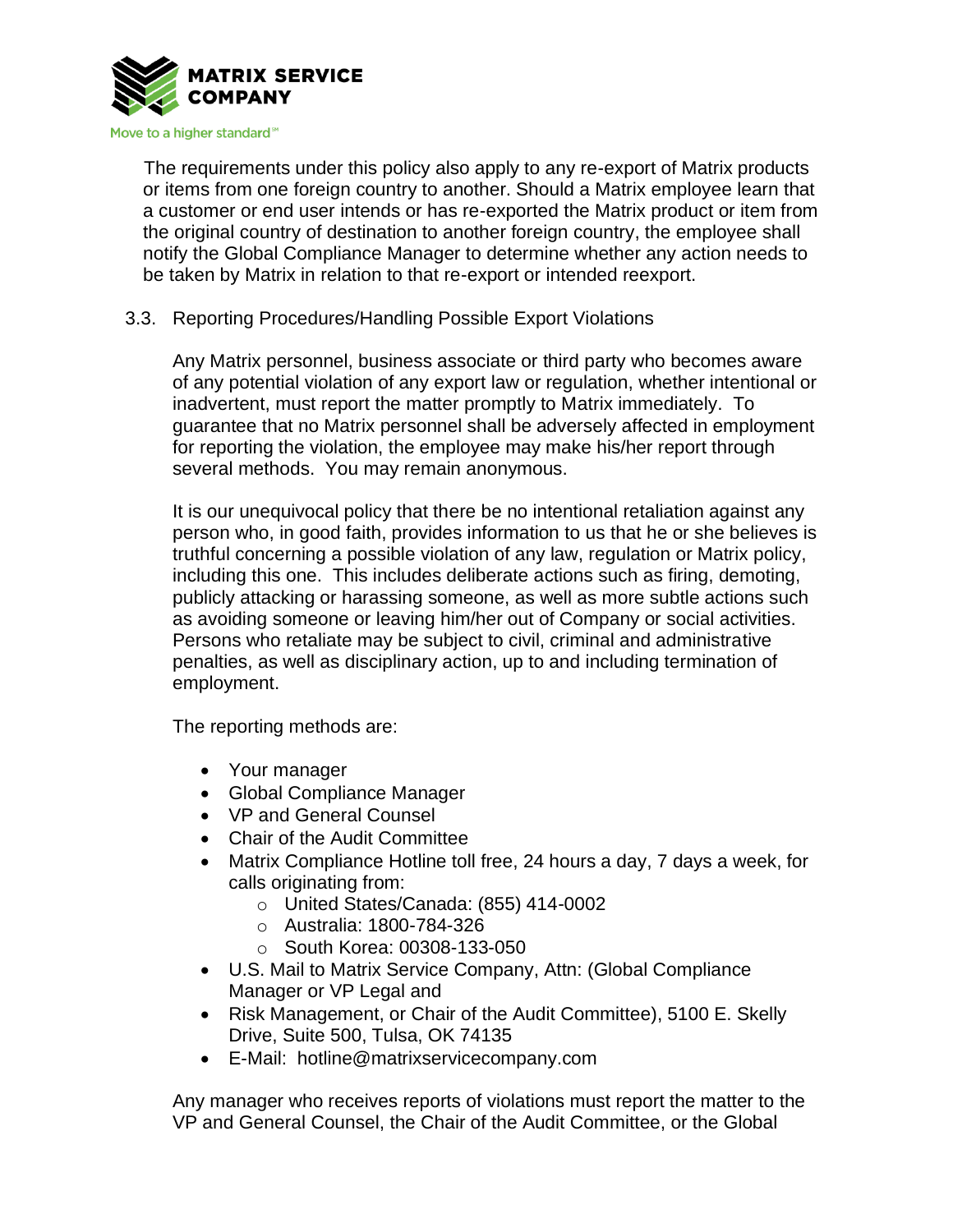

Compliance Manager. You may also send anonymous or confidential concerns to the VP and General Counsel or Chair of the Audit Committee using the methods described above.

Once a report of a possible export violation is received, VP and General Counsel will assign the Global Compliance Manager or other appropriate personnel to further investigate the matter to determine if an export violation has occurred. Corrective action, to include thorough training of the involved personnel and changing export procedures, if needed, will be taken. VP and General Counsel will examine the results of the investigation, corrective action taken, and determine whether a voluntary disclosure to the appropriate government agency is warranted.

## 3.4. Retention of Documents

All Matrix employees involved in export transactions must keep soft or hard copies of all export documentation, including but not limited to contracts, financial records, shipping documentation, sales quotation requests, and all appropriate records from screening/vetting any export transactions. Any documentation with government officials involving export transactions must also be maintained. It is not necessary to keep the original documents as long as they have been scanned, saved electronically, and are accessible if needed.

Records must be kept in a manner which facilitates the ability to retrieve the records for any purpose and to review records during audits. Once an export transaction has been completed, any documentation or files must be retained for a period of five years, except for items exported from Canada or South Korea which require a period of six years from the date of export.

### 3.5. Audits

To ensure Matrix is in compliance with the export laws, periodic audits of export transactions will be conducted by the Global Compliance Manager or other designated auditors. These audits will examine certain export transactions to ensure the proper steps were taken before, during and after exporting, to identify areas for improvement with Matrix export procedures, identify deficiencies and other areas of risk, improve training for appropriate personnel, and to correct vulnerabilities. The audits will occur once every fiscal year.

### 3.6. Penalties

Failure to comply with export laws could lead to criminal and civil penalties for the Company and for individual employees, significant business disruptions,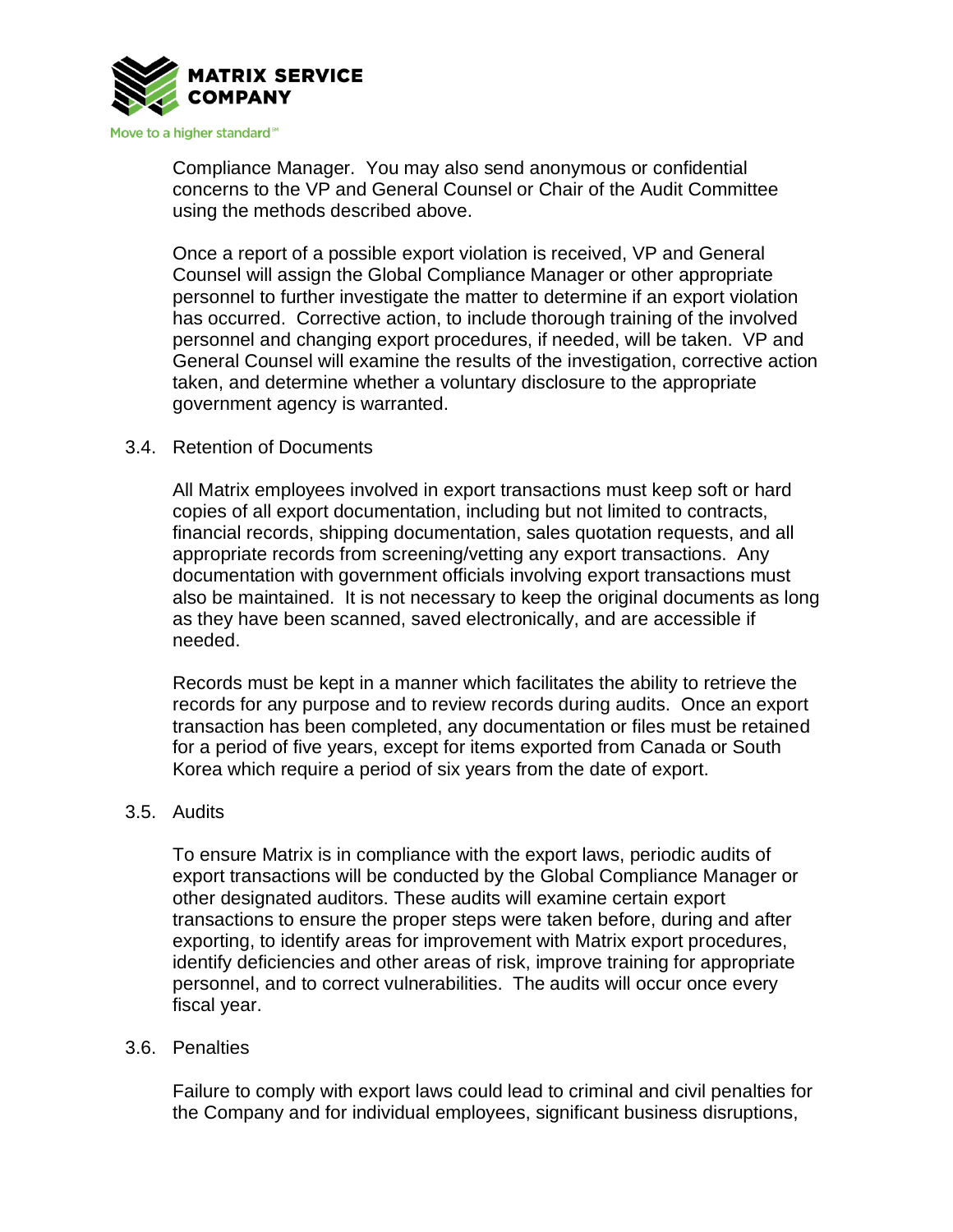

and harm to the Company's reputation. Violations of the Company's Export Policy may result in discipline, up to and including termination of employment. Certain violations could result in fines and penalties imposed by more than one country for the same violation.

Criminal penalties for unlawful export and disclosure of information in violation of U.S. export laws may include fines up to \$1 million and/or imprisonment up to 20 years. Civil penalties can be assessed up to \$250,000 or 2 times the value of the transaction, whichever is greater, for each violation. Matrix and the individual(s) involved also may lose their ability to export in the future.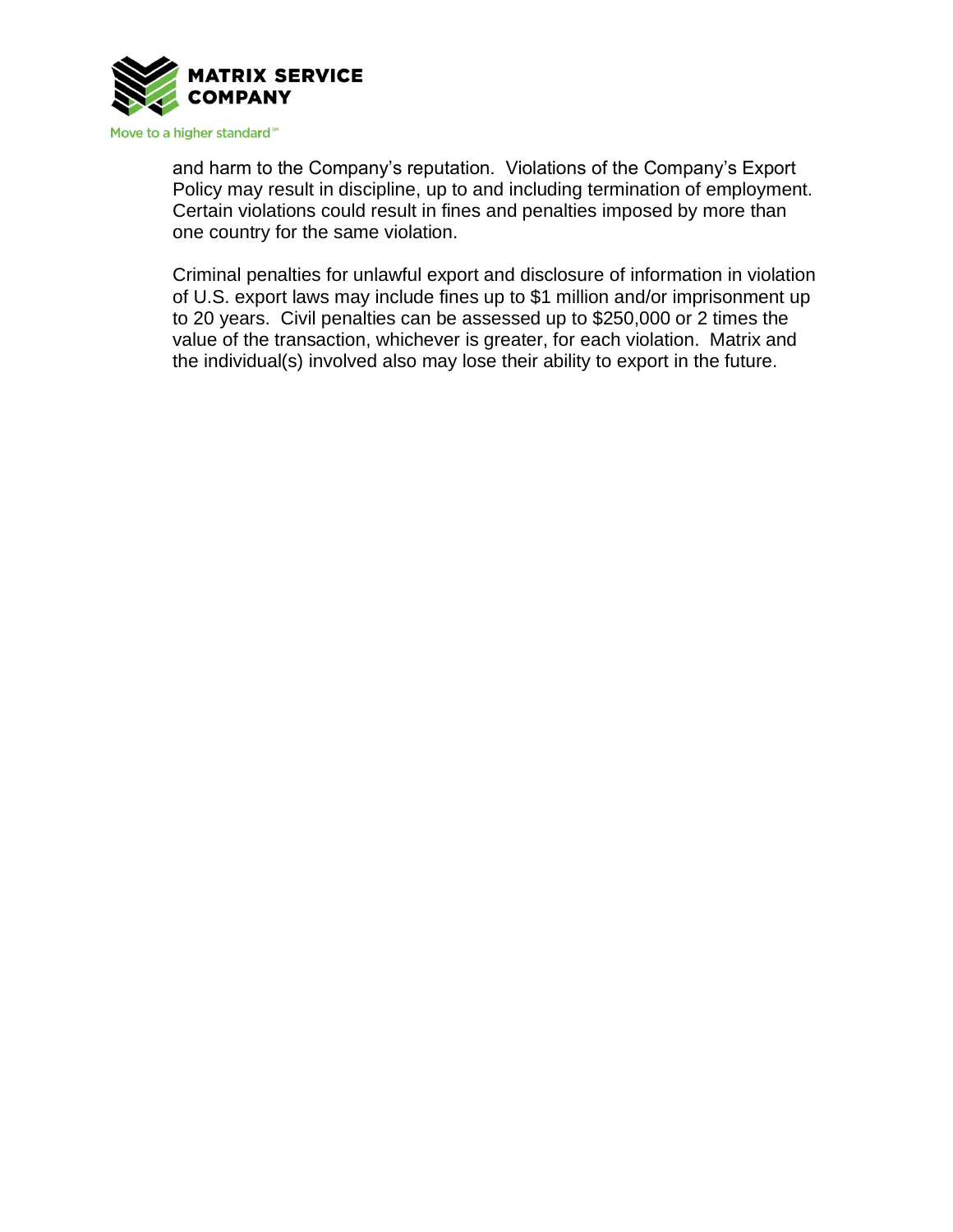

# **A. Appendix – Exporting Company Products from other Countries**

## A.1.Canada Export Laws

The export laws of Canada are similar to those in the U.S. They are administered by the Canadian Trade Commissioner Service. They maintain a list of countries where items cannot be exported, which mirrors the countries prohibited by the U.S. They also maintain a list of controlled items requiring a permit prior to being exported. Matrix items are not on that list.

Most items exported by Matrix entities in Canada are shipped to the U.S. Canadian authorities require a Harmonized Tariff Schedule (HTS) code which is identical to the ones described in Section 2.7. There are considerable import duty advantages created by completing the NAFTA form (Form 434) prior to exporting items. Items manufactured at any Canada or U.S. based fabrication shops generally qualify as a NAFTA item. Additionally, items manufactured in the U.S., Canada and Mexico are considered NAFTA items. The Global Compliance Manager can assist with the determining the HTS, determining whether the items are eligible for NAFTA, completing the NAFTA forms, and assisting with other export related questions. A Canadian customs broker must be utilized when exporting items and they will also provide assistance with the exporting process.

### A.2.South Korea Export Laws

Export control and economic sanctions imposed by South Korea are less restrictive than the those of the U.S., but several steps need to occur to ensure compliance. Most Korean export restrictions target the exporting of military, dual use (military or civilian) or WMD related items which are not presently related to any current product manufactured by Matrix. Generally, compliance with the U.S. export sanctions requirements mostly ensures avoidance of most of South Korean export sanctions violations. South Korea may designate entities other than those designated by the U.S. agencies as the subjects of its own sanctions or otherwise implement its own sanctions regulations. For example, even if Matrix has obtained an appropriate export license required for the export of certain goods from the U.S., Matrix's Korean subsidiary must also need to obtain a separate license from the Korea Customs Service or appropriate agency, if the export of the same goods is restricted by South Korea. Similarly, regardless of OFAC's position, Matrix's South Korean subsidiary must also obtain separate approval from the relevant South Korean agency for any financial transaction restricted by South Korea. The due diligence search conducted by the Global Compliance Manager covers relevant South Korea sanctions lists.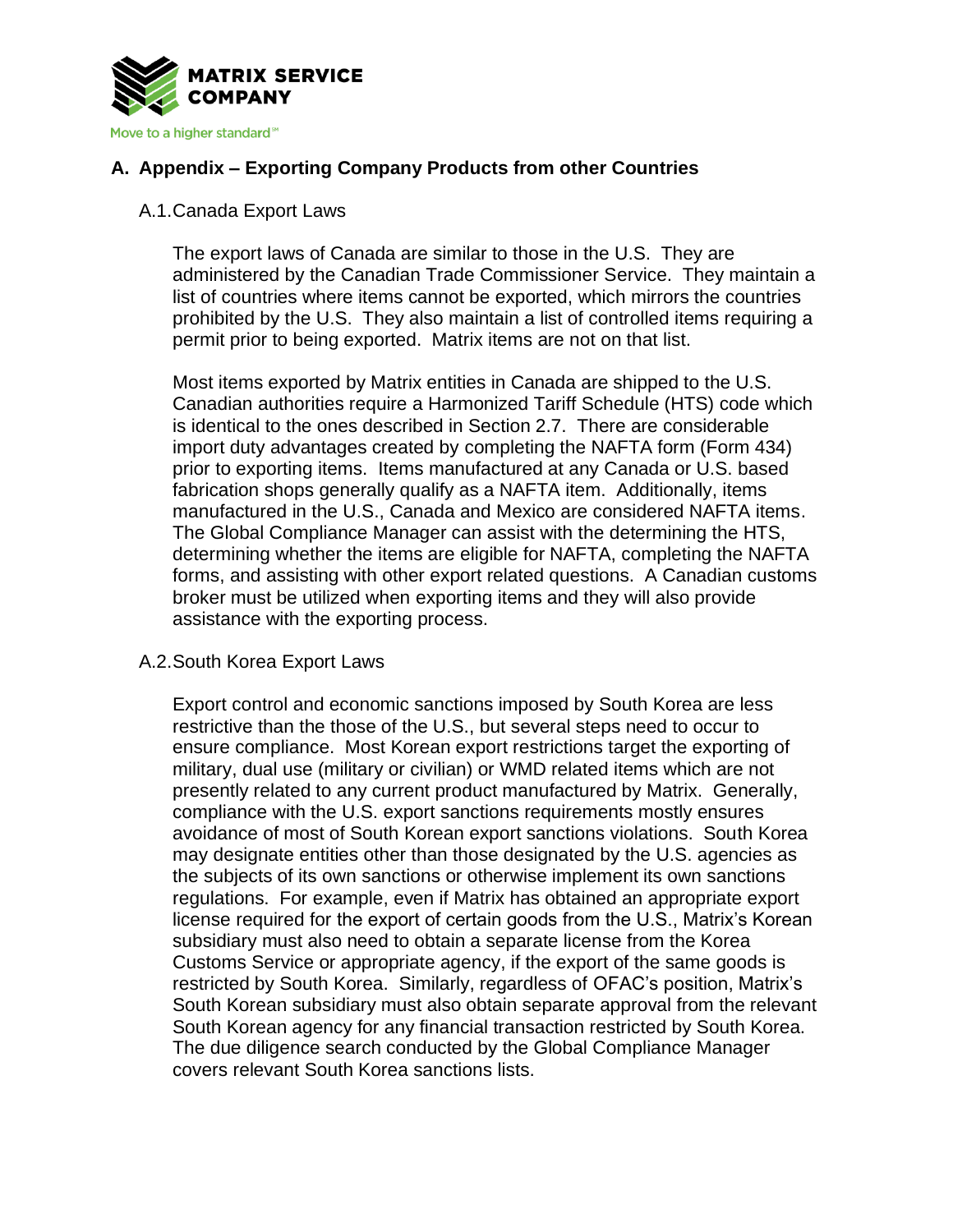

The Korea Financial Services Commission can designate any individual, corporation or organization that is deemed to be related to the financing of terrorism. South Korea will also designate individuals and entities where it is necessary to do so to contribute to international efforts to sustain international peace and security. The Ministry of Strategy and Finance maintains a list of sanctioned entities and individuals, which reflects the UN's lists.

The due diligence search engine utilized by the Global Compliance Manager queries the Korean databases containing their sanctioned entities. The Korean export control system is based on four legislative items which are (i) Foreign Trade Act (ii) Defense Acquisition Program Act; (iii) Nuclear Safety Act; and (iv) the Act on the Control of the Manufacture, Export and Import of Specific Chemicals and Chemical Agents for the Prohibition of Chemical and Biological Weapons. While each of these laws regulates a different type of item, the Foreign Trade Act serves as the main director of South Korean export controls.

The Foreign Trade Act states that anyone who exports "strategic items" must obtain an export license from either the Minister of Trade, Industry and Energy (MOTIE) or the head of the relevant administrative agency. "Strategic items" which require export permits are designated by the MOTIE in consultation with the heads of the relevant agencies and published in the Public Notice. None of the items exported from Matrix Applied Technologies in South Korea are currently categorized as "strategic items."

The MOTIE can restrict or prohibit exports from South Korea based on:

- Where South Korea is involved in war, or natural disaster;
- Where a trade partner denies rights and benefits of the South Korea recognized by treaties and the generally accepted international rules;
- Where a trade partner imposes unfair or discriminatory burdens or restrictions upon the trade of South Korea;
- Where it is necessary to perform duties for the maintenance of international peace and security provided for in treaties on trade concluded and promulgated under the Constitution and the generally accepted international rules; or
- Where it is necessary for the protection of life, health and safety of human beings, life and health of animals or plants, preservation of the environment, or domestic resources.

Declaration must be filed to the customs house which oversees the district where the goods are stored by EDI method with specifications of the goods under the name of a cargo owner, a customs broker, and a customs brokerage firm. Declaration must be written on an import declaration form stating the description of the goods as well as quantity, value and other